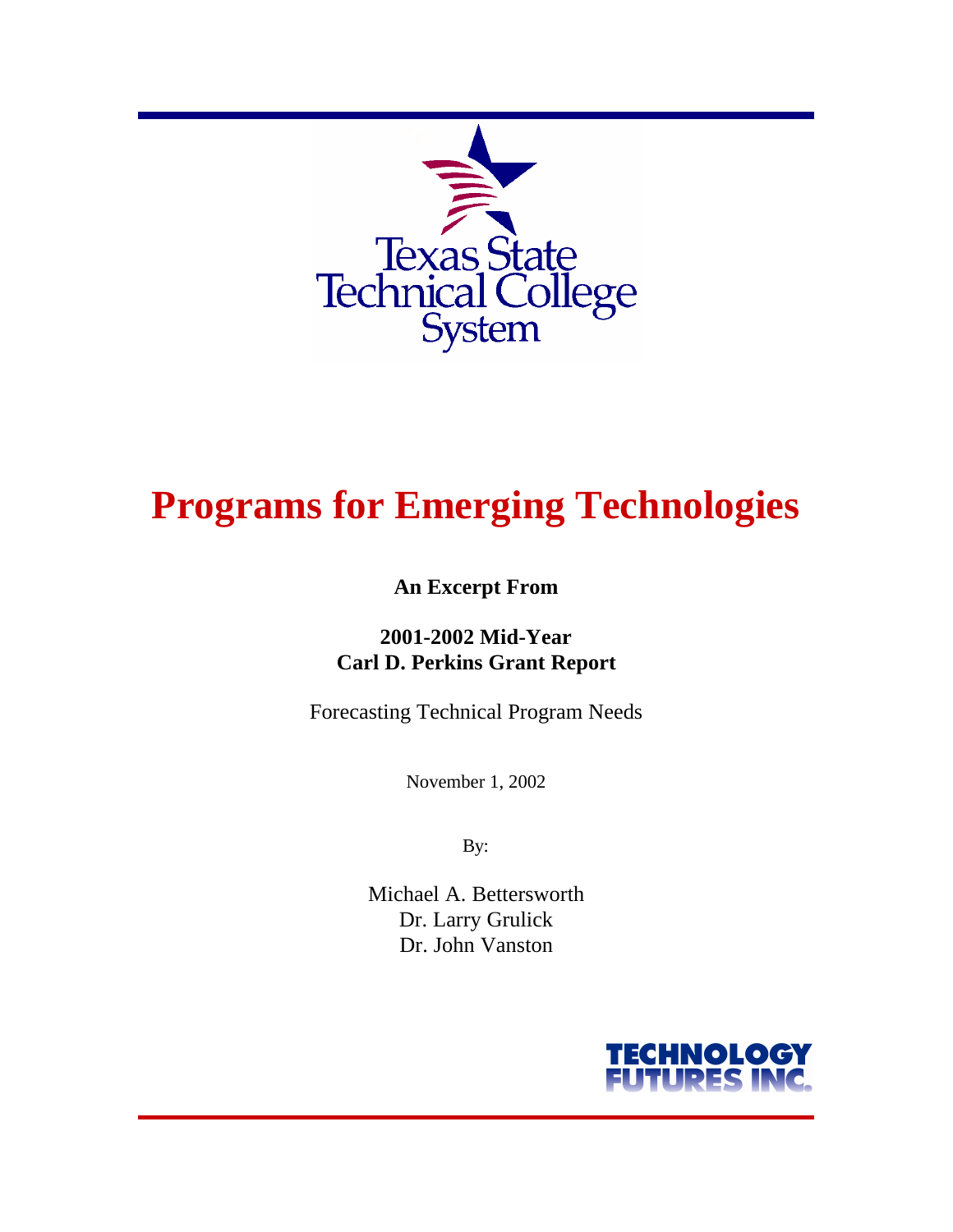Copyright © 2002 by Texas State Technical College System The logo throughout the report is a trademark of Texas State Technical College System Second printing November 2002

# **Published by:**

Texas State Technical College System 3801 Campus Drive Waco, Texas 76705, U.S.A. (254) 867-3995 Fax: (254) 867-3393 www.tstc.edu

Technology Futures, Incorporated 13740 Research Boulevard, Building C Austin, Texas 78750 U.S.A. (800) TEK-FUTR (512) 258-8898 Fax: (512) 258-0087 www.tfi.com

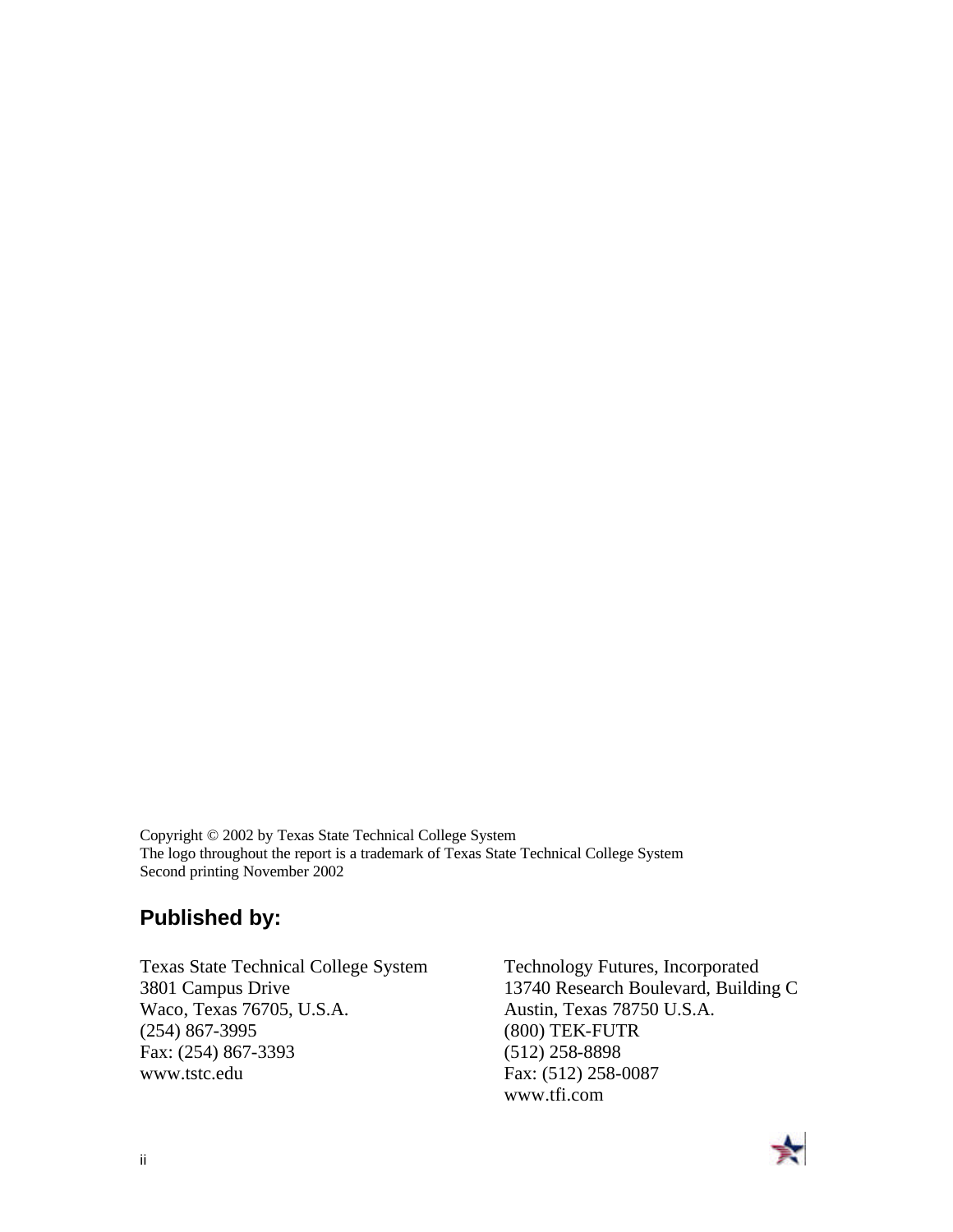# **Programs for Emerging Technologies**

In general, Texas community and technical colleges have logical, well-structured processes for identifying program development needs to meet existing local needs. However, by their nature, these curriculum development initiatives tend to put primary emphasis on current needs. A process for identifying and analyzing emerging-technology program opportunities has been developed based largely on the needs and desires expressed by college deans throughout the state, plus direct input from a smaller representative group of community and technical college deans through coordination with the CCD and the formation of a CCD Forecasting Subcommittee. This process, entitled *Programs for Emerging Technologies (PET),* is comprised of three essential components:

- 1) Identifying promising emerging-technology program areas.
- 2) Conducting meaningful technology forecasts for the identified technologies.
- 3) Disseminating resulting findings and technology forecasts to the State's community and technical colleges and other curriculum development stakeholders to promote informed and proactive decision making.

PET utilizes existing data sources and targeted surveys to reveal key indicators of promising emerging-technology programs applicable to Texas community and technical colleges. Once identified, outside vendors are utilized to conduct detailed technology forecasts based on the specific needs of instructional officers and other key stakeholders.

It is important to note that PET will undergo additional refinement in the 2003 project year as new data sources are identified and procedures further validated. This information will be collected in a centralized database and distributed online to all key stakeholders.

#### **Identification of Promising Technology Program Areas**

There is no crystal ball to predict which of the many emerging technologies available to forecast are likely to have the greatest workforce implications—much less warrant new curriculum development. Since it would be unrealistic and cost prohibitive to conduct forecasts for all of these technologies, a process is necessary to identify a select number of likely promising technologies for which forecasts should be conducted. PET incorporates a series of emerging-technology program indicators broken into three categories: defined, definable, and undefined. For each

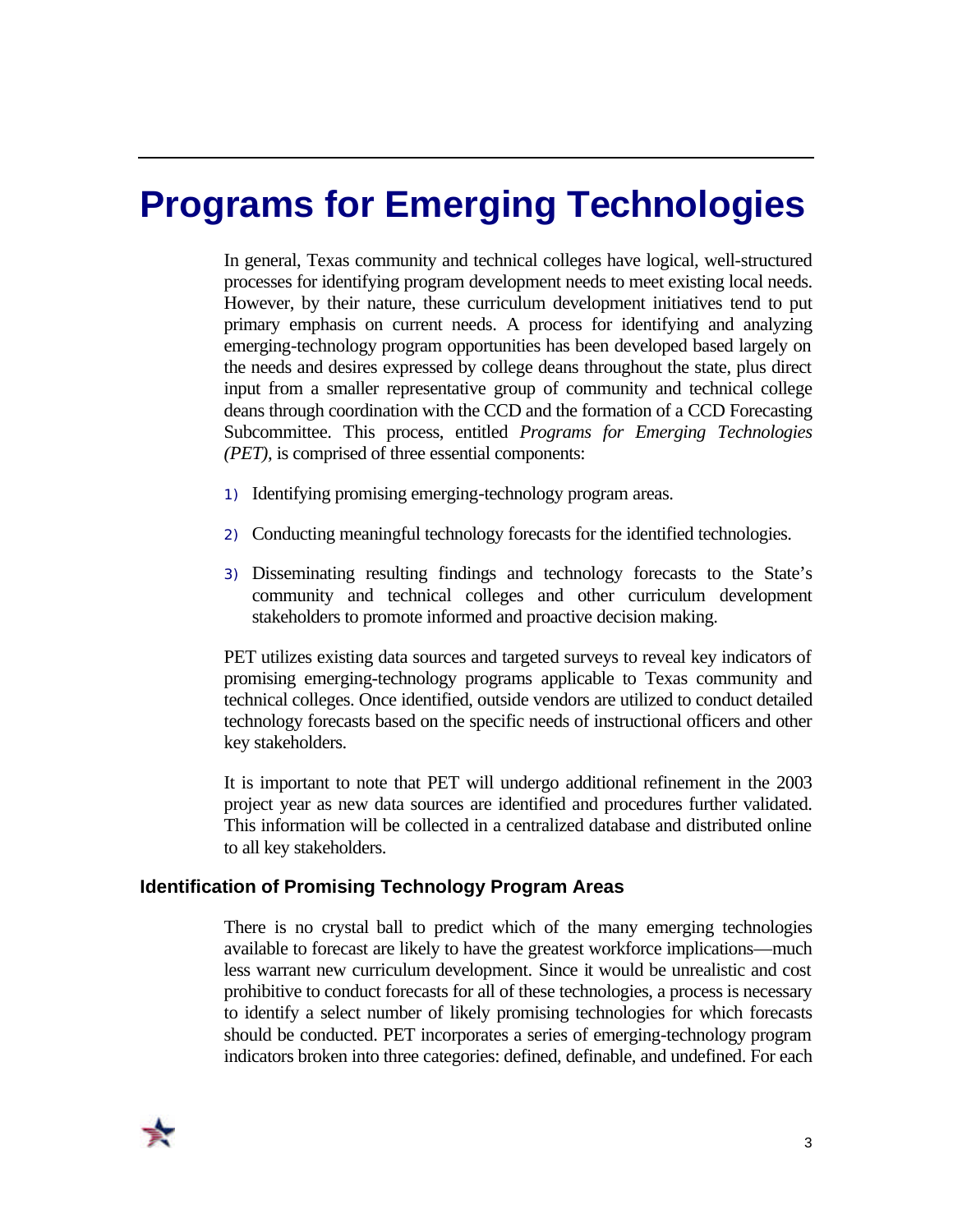of these categories, specific indicators, methodologies, and data sources are identified and explained.

### Defined Indicators

The Workforce Education Course Manual (WECM) includes a database of all Texas community and technical college programs, courses, and associated data (i.e., contact hours, locations, etc.). When a college plans to develop a new program, they must first complete the "Application for Approval of New Workforce Education Programs" form located online at the THECB WECM website.<sup>1</sup> The majority of new program applications are not based on emerging technologies, but rather on already-existing programs. However, when an emerging-technology program application is created, this will be a defined indication of a new technology program need. Program revisions based on emerging technologies are also valuable defined indicators of new program needs. In both cases, this data is stored and readily available in the WECM database.

# Definable Indicators

Anticipated new programs, scientific research, and economic development efforts throughout the state can indicate impending new technology program needs. Although these sources are less clearly defined than actual new programs, they are definable indicators. For example, if a significant number of instructional officers are planning to implement the same new emerging-technology program next year, there are numerous research activities and grants in the same area, and economic development corporations confirm increasing activity in the corresponding industry sector, there is a definable indication that this is a promising technology program area and additional in-depth forecasting would likely be beneficial.

In order to determine anticipated new programs, PET employs targeted surveys of curriculum development officers throughout the 69 Texas community and technical colleges. R&D funding can also be an early indicator of new emerging technologies, and the RAND Radius database helps provides insight into federally funded areas of scientific research and development. Targeted surveys of Texas engineering schools may also be employed to localize these R&D efforts and help identify key stakeholders in promising technology sectors. Texas economic development corporations and chambers of commerce will also be surveyed. These surveys are now under development and will be tested with focus groups before full implementation.



 $\overline{a}$ 

<sup>1</sup> See http://www.thecb.state.tx.us/ctc/ip/wecm2000/main.htm.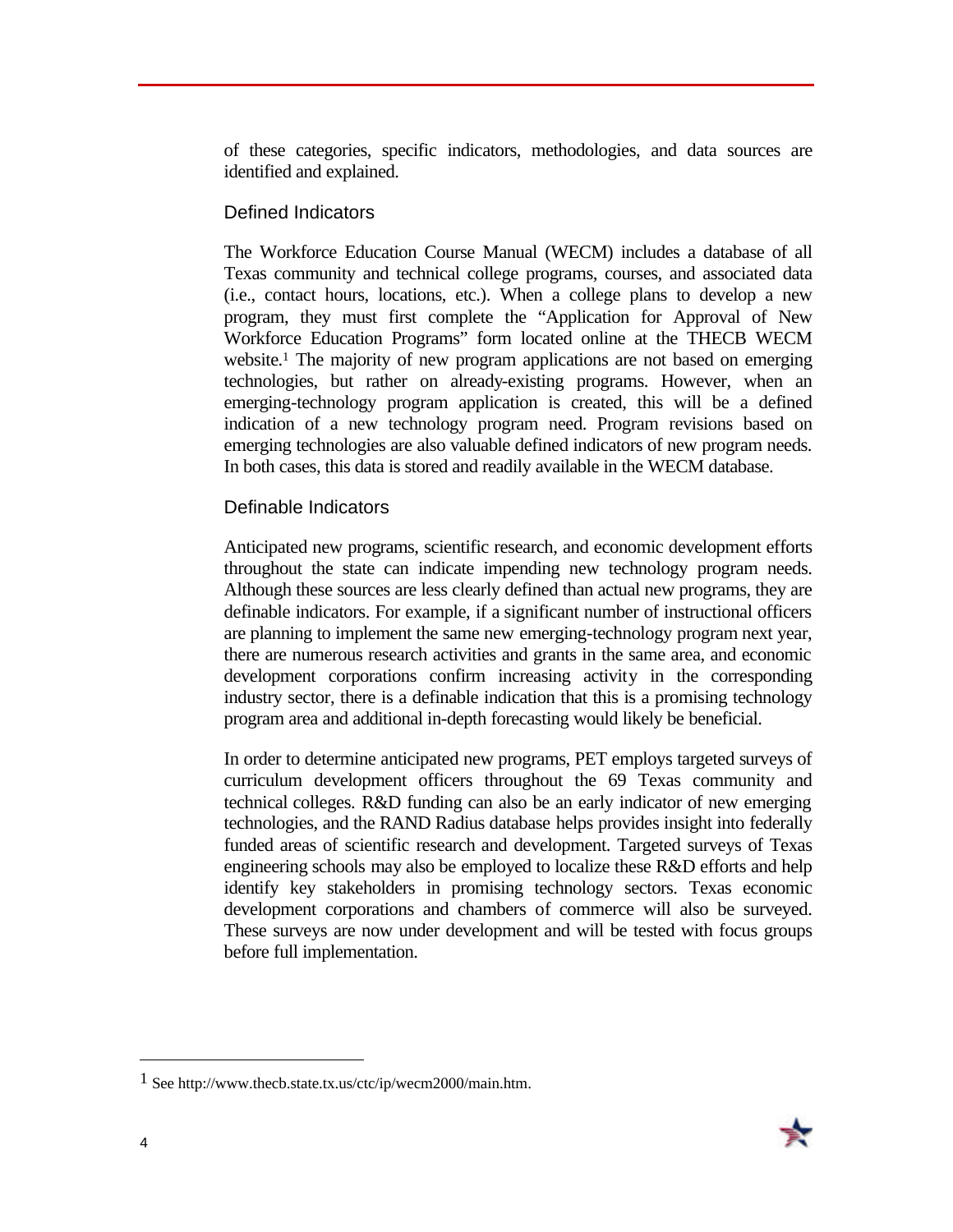# Undefined Indicators

Future trends, technology, and events can be difficult and sometimes impossible to predict, but they can also provide strong indications of impending workforce and curriculum needs. For example, trends in wireless networking indicate that continuous networking will be a reality in the coming years, recent technological advances in fuel cells and successful prototypes demonstrated by General Motors have made the long-awaited entry of consumer automobile PEM fuel cell stacks a foreseeable reality,2 and increased security concerns resulting from September 11 have resulted in a flood of new grants and research in the defense and security sectors. These undefined indicators are unpredictable, and there is no single data source to rely upon, but these can be strong indications of an emerging technology trend and future impending workforce and curriculum needs. Beside typical news and information sources, futurist-oriented publications such as *The Futurist*, MIT's *Technology Review*, and several others can provide early insights into emerging technology trends. Additional reliable sources will be identified and categorized in subsequent program years. This component of PET is represented in the following exhibit and a graphic representation is included as Appendix K.

| Exhibit 13 |                                                           |  |  |
|------------|-----------------------------------------------------------|--|--|
|            | <b>Identifying Promising New Technology Program Areas</b> |  |  |

|                  | <b>Indicators</b>                                          | Data Sources                                                                               | <b>Methodologies</b>                             |
|------------------|------------------------------------------------------------|--------------------------------------------------------------------------------------------|--------------------------------------------------|
| <b>Defined</b>   | New/Revised Programs:<br>AAS, ATC, Certificates,<br>LN, ST | <b>Workforce Education Course</b><br>Manual (WECM)                                         | <b>WECM SQL Database</b><br><b>Existing Data</b> |
| <b>Definable</b> | Anticipated New Programs                                   | Instructional Officers<br><b>Technical Deans</b>                                           | Survey Data                                      |
|                  | Scientific Research                                        | Schools of Engineering<br>Research Funding Areas                                           | Survey Data<br><b>RAND Radius Database</b>       |
|                  | Economic Development<br><b>Efforts</b>                     | <b>Blue Ribbon Task Forces</b><br>Economic Dev Corporations<br><b>Chambers of Commerce</b> | <b>Existing Data</b><br>Survey Data              |
| <b>Undefined</b> | Future Trends, Technology,<br>& Events                     | Industry Leaders, Futurists<br>Scientific Research<br>Government Programs                  | Literature Reviews<br>$-2$                       |

*Source*: TSTC

<sup>2</sup> General Motors, *GM Hy-wire: Major Step Forward In Reinventing Automobile* (2002).



 $\overline{a}$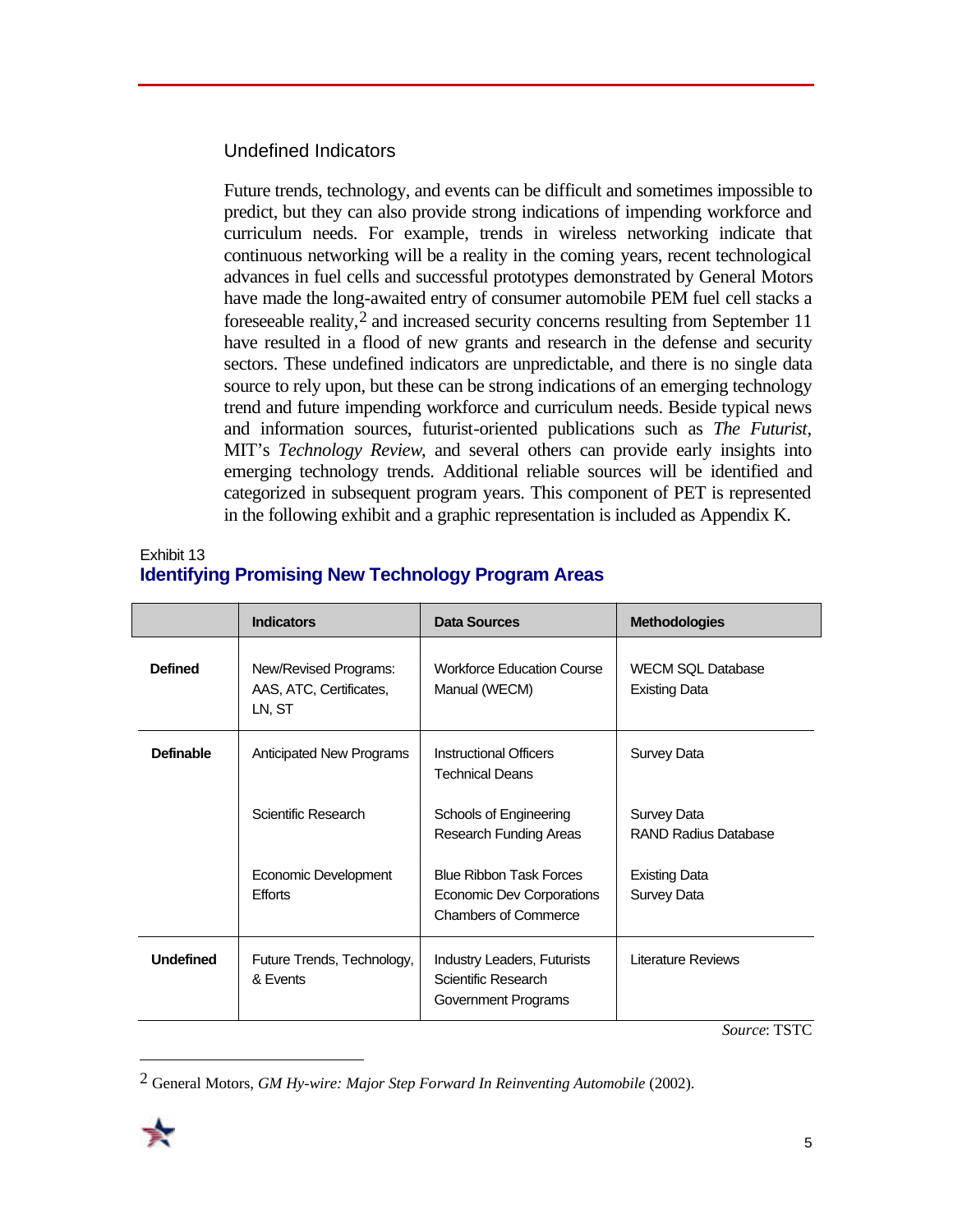When the list of promising technology areas has been completed, a select number (six to eight) of specific technology areas will be identified for which technology forecasts will be conducted. This selection will be made by the PET team based on consideration of a number of weighted criteria. In general, criteria will be chosen and weighted in such a manner as to give special importance to areas of technology that offer particular promise of increasing, long-term growth and positive economic impact for the State of Texas. The list of criteria will include those identified in the recent survey, such as:

- $\bullet$  The technology is likely to provide a meaningful number of well-paying jobs to two-year college graduates within two to four years.
- $\bullet$  The expected workforce demands related to the technology are likely to increase steadily and significantly in the four- to eight-year time period.
- $\rightarrow$  New curricula will be necessary to ensure that impending workforce demand will be satisfied.

# Modifications to the Selection Process

Additional criteria will be identified by the PET team and other appropriate college, government, and business groups, and it is likely that sources and methodologies will be revised and updated as new or more effective data sources become available and are incorporated into PET.

Although the preceding paragraphs describe a structured process for technology selection, it is not envisioned that it will be applied mechanically. When appropriate, logic and independent judgment may replace formal methodologies. For example, an obvious emerging technology sector may be identified and selected for forecasting at any point in the program year, while, in other cases, it may become apparent that a previously identified promising technology is, in fact, unlikely to warrant new curriculum development, and research resources will be directed to other areas.

#### **Results**

In order to begin the forecasting activities earlier in the project, two technology areas will be selected that appear to be particularly attractive based on PET. TFs for these technologies will then be initiated immediately by an external forecasting vendor. The TSTC/TFI team has developed a detailed RFP and sample statement of work to guide vendors in the bidding process. This will ensure a broad range of forecast proposals and ensure the project does not depend entirely on a single vendor.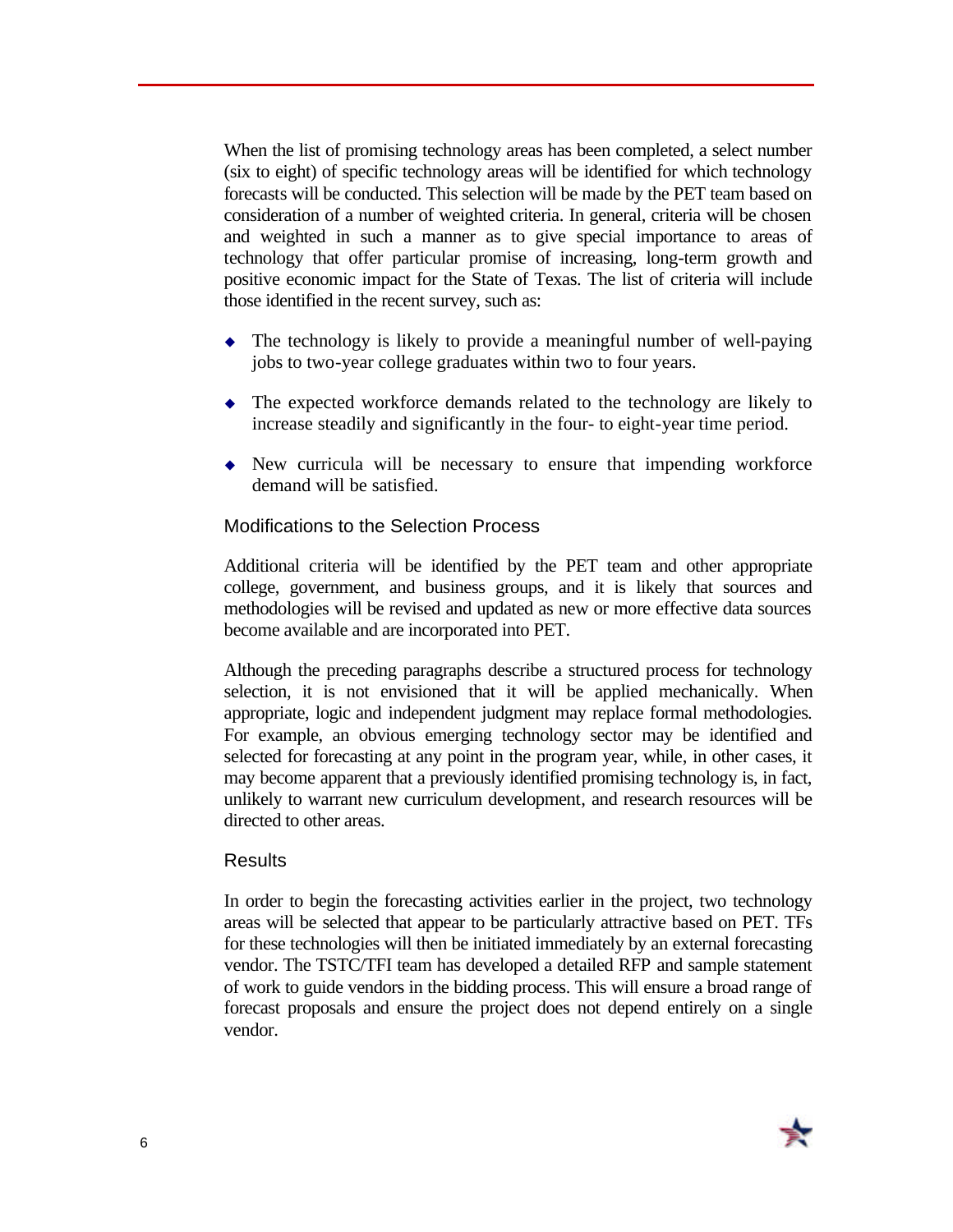As described above, the identification process included in PET involves logical, structured, transparent mechanisms that can be moderated by logic. It is envisioned that this process will result in the selection of six to eight technologies that offer very promising opportunities for the success of the community and technical colleges of Texas and the economic wellbeing of the State. The next phase of PET involves the conduct of detailed technical forecasts based on these results.

# **Technology Forecasting Process**

#### **Purpose of Technology Forecasting**

The fundamental purpose of formal technology forecasting is to project the nature, timing, and implications of advances in technology. The value of technology forecasting in assisting in the identification, design, and initiation of emergingtechnology programs for Texas community and technical colleges will involve all three of these elements.

The importance of defining the nature of technology advances is obvious, for this will identify those areas of technology that have the highest probability of providing profitable opportunities for the businesses of the State.

The timing of the advances is also of major importance for colleges. If courses are presented too early in the technology development process, graduates will not be able to find suitable employment. If the courses are offered too late, the special advantages of early entry into a burgeoning field will be lost, and the workforce needed to support these technologies may not be available.

Finally, the implications of emerging technologies must be projected. In a society as complex and interactive as ours, new technologies have indirect and often unexpected impacts and consequences. The recognition and appreciation of these impacts and consequences will support better decision making with regard to effective curricula development and implementation.

#### **Forecasting Tasks**

Based on the identification process described in the previous section, six to eight formal TFs will be conducted as the second phase of PET. A forecasting agent with extensive experience in technology forecasting will be engaged to conduct formal TFs in each of the selected technologies. These TFs will be specifically designed to provide the colleges with insights and information that will be useful

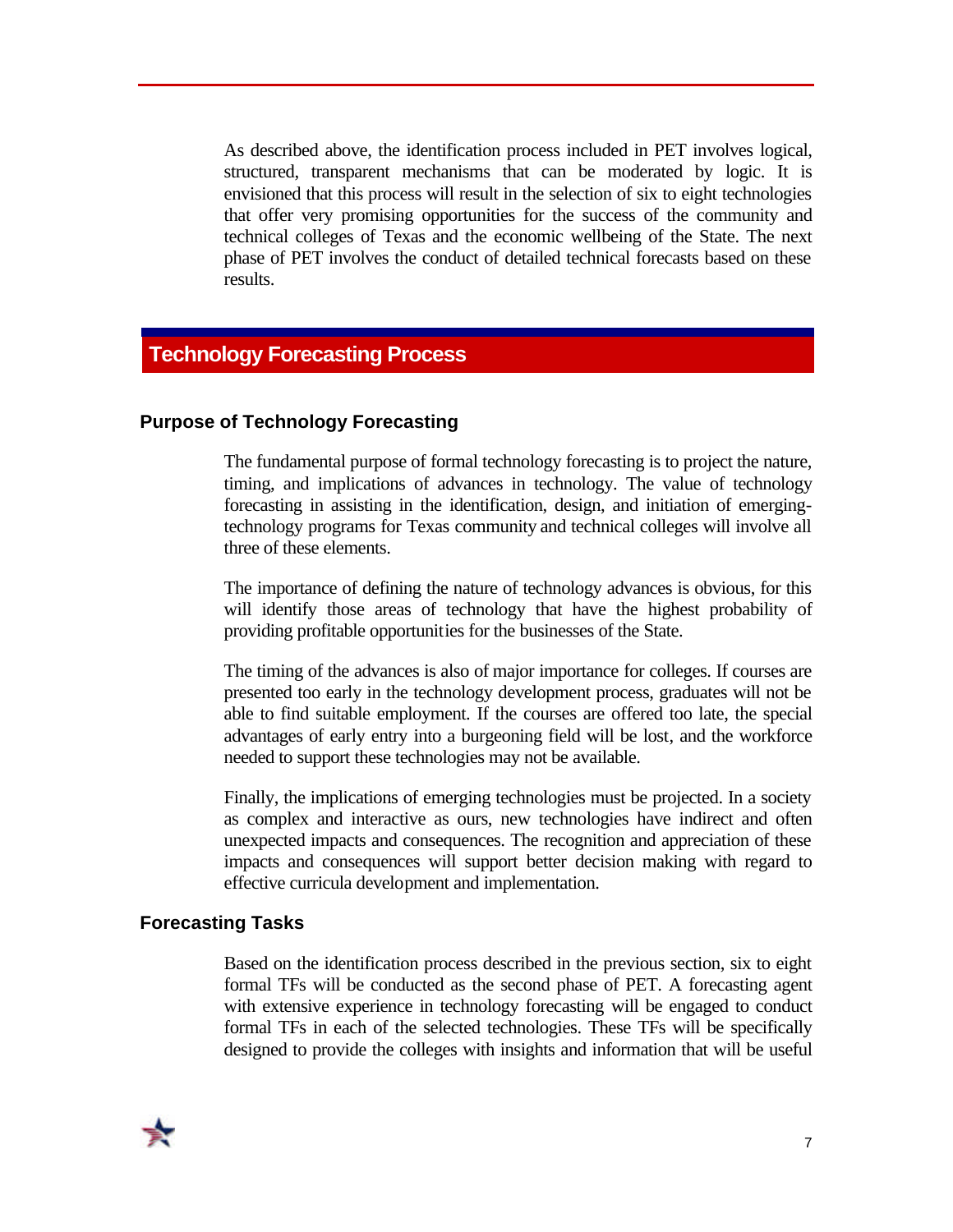in identifying and initiating new technology related programs. Each of these TFS will involve the following tasks:

- *Project the state of the art*. This task will involve projections of the manner and timing in which advances in technologies will occur. This effort will not only project how the basic characteristics of each technology will change over time, but will also identify possible spin-off technologies and novel uses of the technologies.
- <sup>u</sup> *Project market potential*. This task will involve projections of potential market size for the new technologies, as well as analysis of how rapidly these markets will develop. Where appropriate, market segmentation and special conditions will also be examined.
- <sup>u</sup> *Target Texas*. Of necessity, the first two steps must consider nationwide, and even worldwide, projections. However, for the purpose of PET, the implications of these technology and market developments for Texas are of primary interest to the people and industries of the State. Therefore, the broader projections must be targeted to the particular situations existing in Texas.
- *Validate analysis*. When the preceding tasks have been completed, it will be necessary to validate the results of the forecasting process. This validation must not only include an evaluation of the quality of the forecasts, but also the extent to which they are of value to the potential users involved. One of the most important elements in the use of technology forecasting is the confidence that potential users have in the validity of the forecasts. This task will be conducted in such a way as to support that confidence.*Identify opportunities*. To achieve the objectives of PET, the TFs must be translated into information and insights that will assist the Texas community and technical colleges in identifying, designing, and initiating emerging-technology programs that will promote the economic wellbeing of the State. A part of this effort will involve an examination of the relationship between the selected emerging technologies and the specific employment opportunities they will offer.**Planning the Technology Forecasts**

A successful TF must be based on a logical, carefully considered plan. Listed below are the basic steps that should be included in any TF project plan. Although these elements are arranged in roughly sequential order, in reality, several of the elements must be considered simultaneously or iteratively.

**Objective**—The objective of the TF project should be defined in clear, concise terms. The new information and insight that the TF is expected to provide should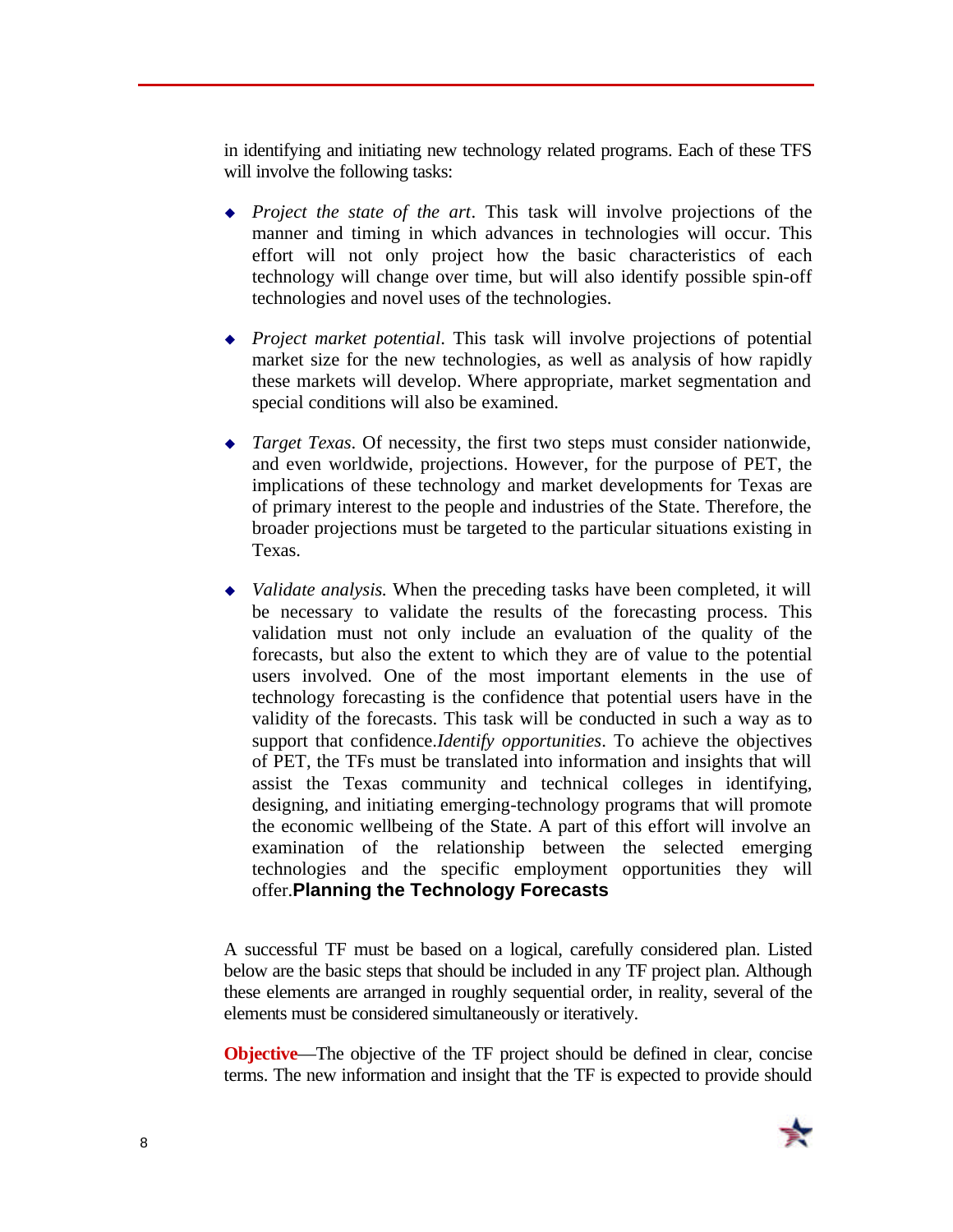be specifically identified. For this project, the objective has been defined as providing information and insights that will assist colleges in selecting, designing, and initiating emerging-technology programs that will enhance and expand the economic well-being of the State.

**Schedule**—Since the TF is being conducted to assist in decision making, final and interim results must be available in time to be useful. In PET, the TFs are to be completed during the second, third, and fourth quarters of the project year.

**Scope**—The TF plan must consider both the breadth of subject areas to be considered in the TF and the resources that will be made available to the project. In general, for a given level of effort, the more limited the scope of the forecast, the more detailed the forecast can be.

**Approach**—Early in the planning process, the approach or approaches to be used in the project must be determined. The approach to be used in this project is discussed later in this section.

**Project Resources**—Once the scope and approach of the project have been determined, specific assignment of resources should be conducted. As indicated earlier, the major portion of the forecasting effort will be the responsibility of the forecasting agent.

**Project Organization—For the project to be conducted efficiently, organizational** details must be specified. Details might include responsibilities of project personnel, reporting procedures, and administrative details. These details are either discussed in other parts of this report or are defined by various government directives.

**Techniques**—At this point, the particular techniques to be utilized in the study should be chosen. It is important to specify the contribution that each technique is expected to make to the overall forecast. One should also consider how the results from the different techniques will be correlated and/or combined. As the project continues, the mix of techniques can be modified as appropriate.

**Evaluation Criteria**—At the end of the project, its effectiveness and cost/benefit ratio should be evaluated. The PET team will be responsible for developing suitable criteria for evaluating the success of each individual forecast.

#### **Forecasting Techniques**

Depending on definitions, there are between 40 and 100 practical, proven techniques that can be employed in conducting TF projects. The most commonly used techniques can be usefully classified into five categories of forecasters: extrapolators, pattern analysts, goal analysts, counter punchers, and intuitors. Each

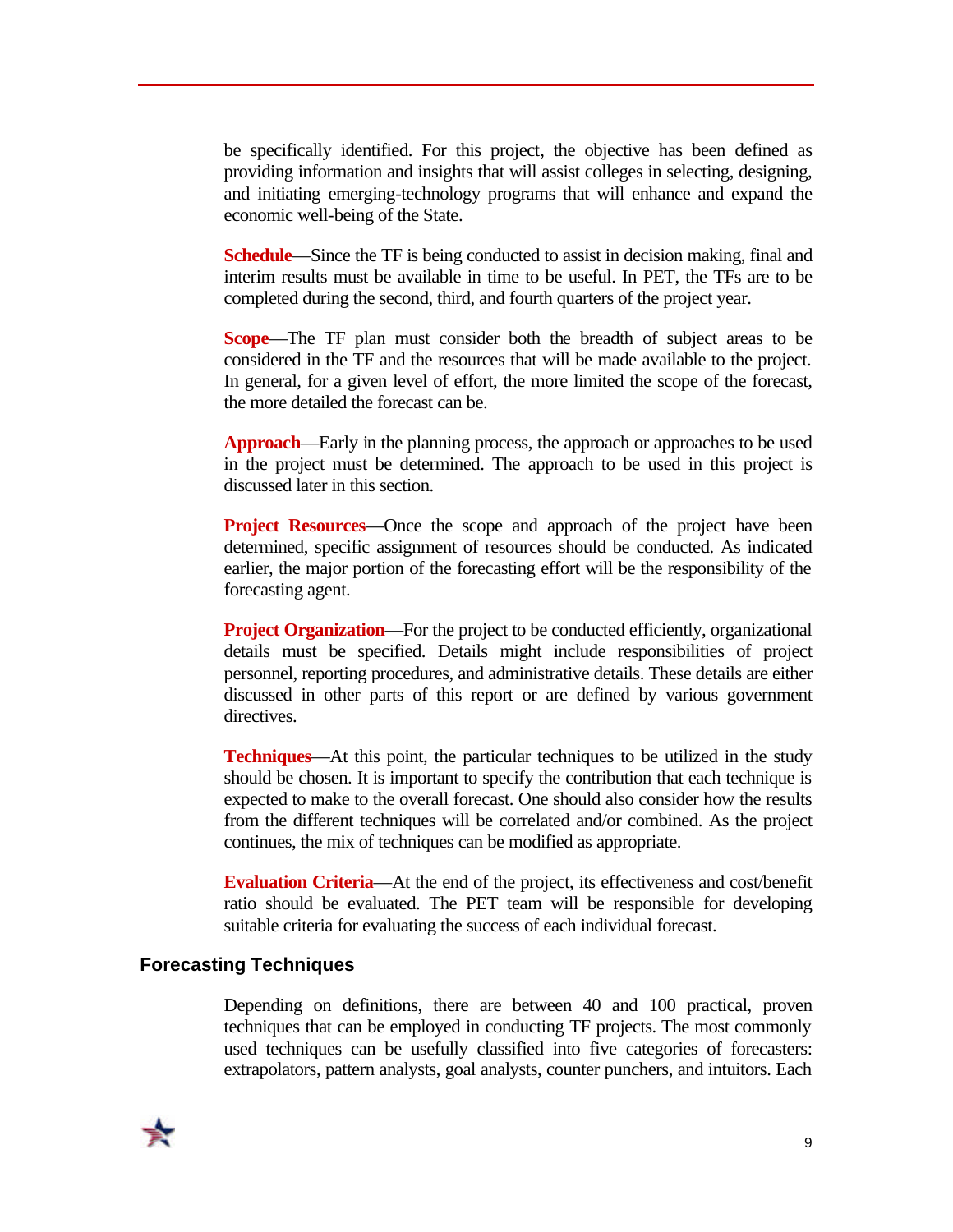technique has its own strengths and advantages, but experience has shown that the most valid results are achieved when two or more of the techniques are used in concert. In Appendix L, the rationale supporting each of these five categories is presented, together with a listing of the methods and techniques associated with each category and an analysis of the key characteristics of each category.

The specific approaches, methods, and techniques that will be utilized to accomplish the previously listed tasks will depend on the specific situation involved in each forecast. Factors that will influence the selection of methods and techniques include the availability and quality of data, the desires and requirements of potential users, and the time and resources available for the conduct of the forecast.

#### **Data Sources**

A key element in the conduct and utilization of the TFs will be the collection and evaluation of data. College officials will not act on forecast results unless they are convinced that the forecasts are based on credible data treated in a logical manner. The terms "credible" and "logical" must reflect the beliefs of those who will use the results of the forecasts.

Successful accomplishment of the PET objectives will require an enormous amount of reliable, timely, and applicable data. Therefore, one of the key activities of this project will be the determination of the types of data that will be required and the identification of potential sources from which to gather this data. The data needed can be classified into three categories:

- <sup>u</sup> *Previously collected and evaluated data*, such as types and size of State industries, current production figures, industry growth rates, and employment statistics. This data will be gathered primarily from existing records, databases, and appropriate publications.
- <sup>u</sup> *Data involving projected developments*, such as planned growth of current State industries, expected new State industries, and related employment opportunities. This data will be gathered from published company reports, individual interviews, group meetings, and structured surveys of people who will be involved in decision making in the relevant industries and/or who are knowledgeable about developing trends.
- <sup>u</sup> *Data involving a broad view of future technological possibilities*. This data will be used to identify disruptive technologies that might otherwise be overlooked. This data will be gathered from existing literature and interaction with future-oriented organizations and individuals. Periodicals that will be utilized include *The Futurist*, *Technology Forecasting & Social Change*, *Scientific American*, *Science News*, *Technology Review*,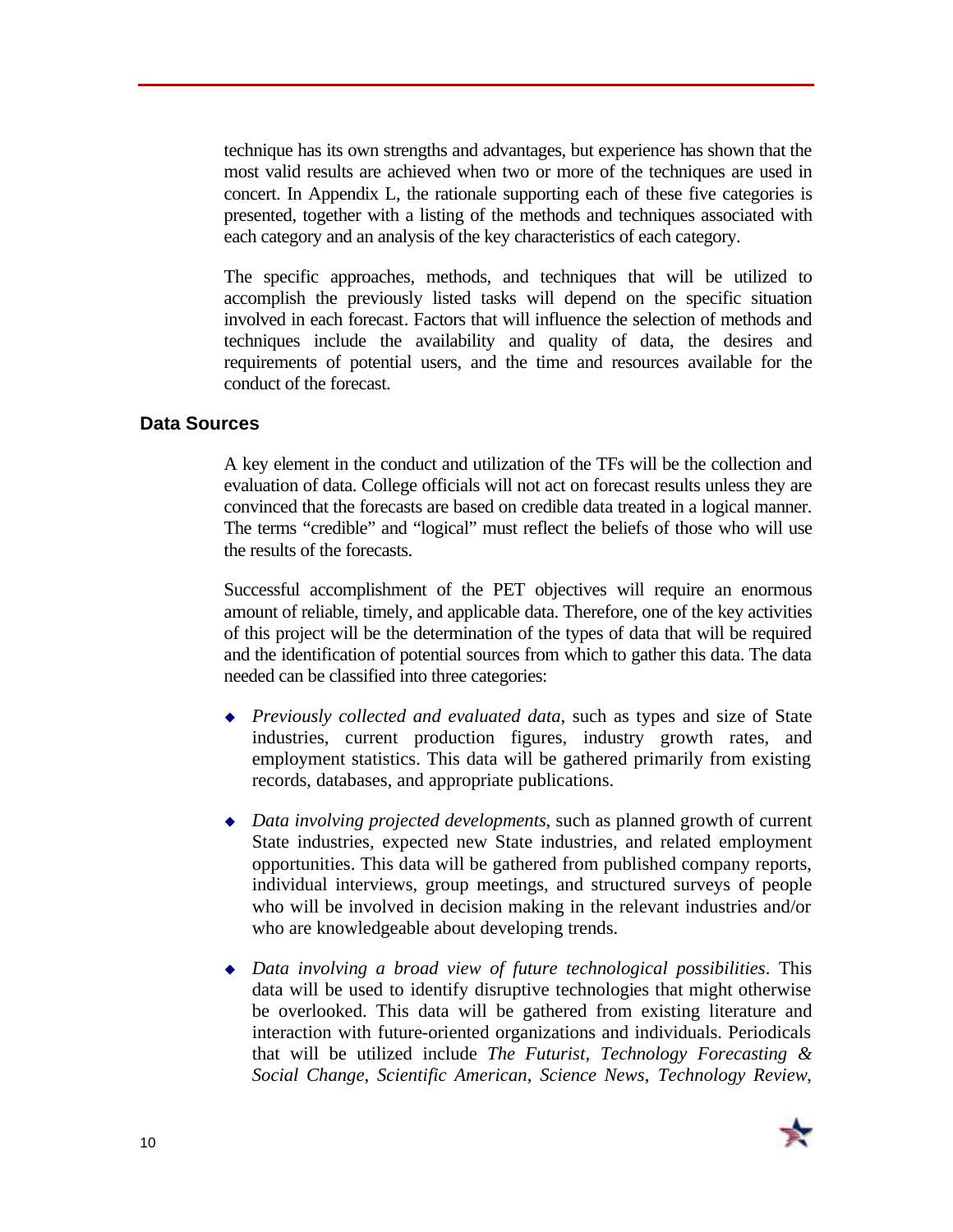*Technology Research Management*, and *Catalyst*. Books, such as *Engineering Tomorrow* by Janie Fouke, *The Virtual Corporation* by William Davidow and Michael Malone, *The Age of Unreason* by Charles Handy, *The Experience Economy* by Joseph Pine and James Gilmore, *Chemistry and Life Science: Visions of the Future* and *Physics and Electronics: Visions of the Future* both by Michael Thompson, and *Future Perfect* by Stanley Davis will also be used.

Personal discussions will be conducted with technology practitioners, such as university professors, technology news editors, and government officials, in appropriate agencies such as the National Science Foundation, the National Aeronautics and Space Administration, and the National Institutes of Health. In addition, prominent futurists will be consulted, such as recognized experts like Dr. Peter Bishop (Director, Futures Research Program, University of Houston at Clear Lake), David Snyder (President, Snyder Family Enterprises, a Washington, D.C., futures research organization, and co-author of the soon-to-be-published paper *The Strategic Context of Education in America: 2000–2020*), and Joseph Coates (former President of Coates and Jarrett, a Washington, D.C., futures research organization and co-author of *2025: Scenarios of U.S. and Global Society Reshaped by Science and Technology*).

### **Conduct of Technology Forecast Tasks**

Project State of the Art

This task will involve definition of the current state of the technology, projection of how the technology will advance in the future, analysis of the implications of the advances in technology, and identification of possible technology spin-offs. The first step in this process will be to identify the key parameters for each technology, e.g., speed, weight, capacity, versatility, purity, and/or cost. When these key parameters have been identified, the current status of each parameter will be determined.

The next step in the process will be to project possible advances in the technologies. Various TF methods and techniques will be used to accomplish this end. One technique that might be used is *Technology Trend Extrapolation*. Experience has shown that, for most emerging technologies, key parameters follow an exponential improvement pattern. Thus, in using this technique, the forecasting agent will investigate past advances in the technology and search for identifiable patterns of progress. If such patterns can be identified, they can be extrapolated to project future advances. Observations that might indicate that technical change is imminent include:

 $\bullet$  Changes in technical or economic performance.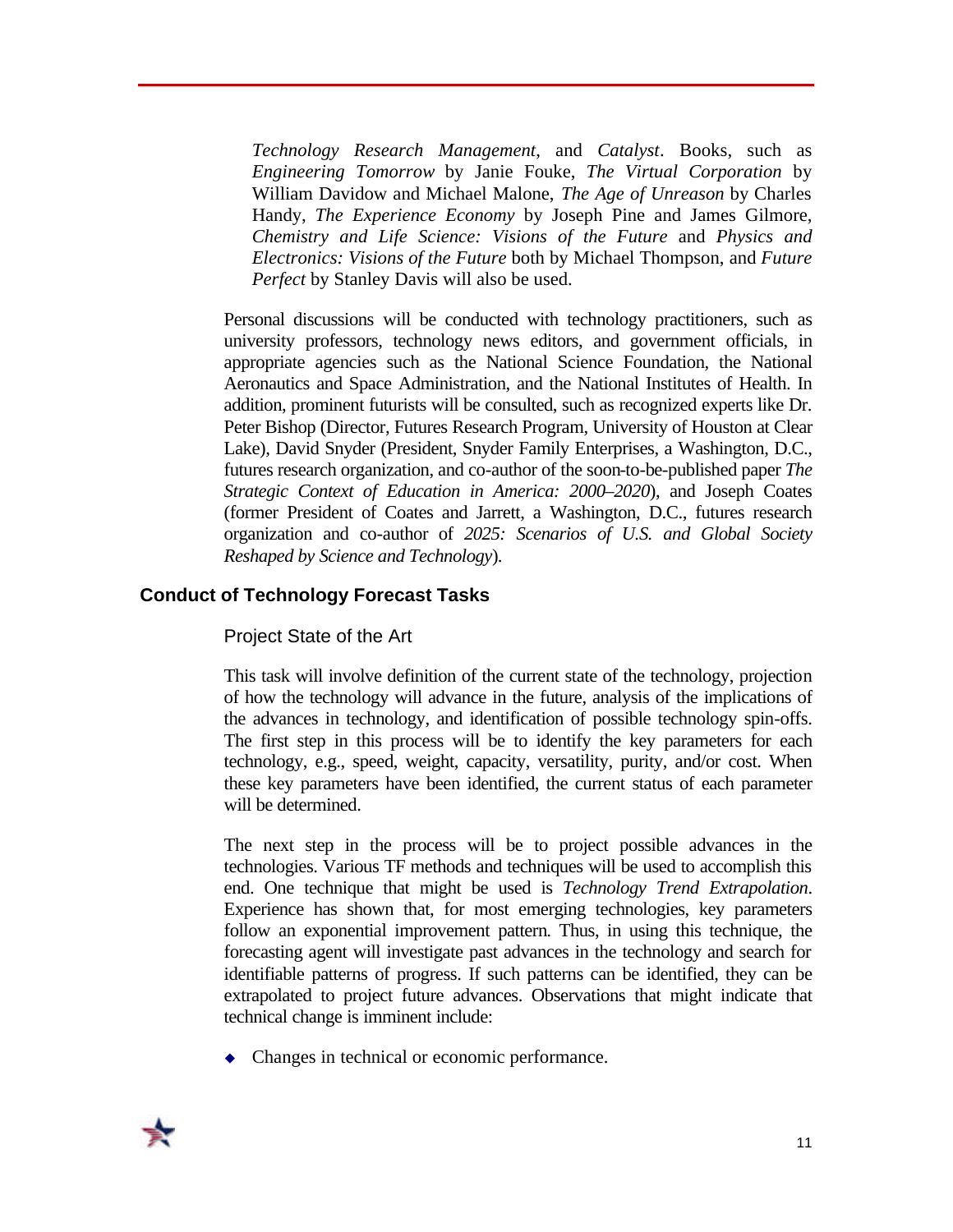- $\bullet$  Changes in personnel and facilities.
- Funding announcements.
- Paper and meeting topics.
- Technical demonstrations.
- Program reports.
- Patent awards.
- $\blacklozenge$  New sales and advertising programs.

Another approach that might be applied to the projection effort is the use of *Precursor Trends*. Through the years, forecasters have found that developments in certain technologies follow a lead-lag relationship. For example, for several decades, new technologies developed for racecars have appeared in luxury production cars about four years later, in medium priced cars three years after that, and in inexpensive cars after another three years. To determine if this method can be useful, the forecasting agent will seek to identify any historic ties between the technology under consideration and some other related technology. If such a relationship can be identified, the forecasting agent may be able to project the state of the art in the lagging technology at some future point in time by observing the current state of the art in the related leading technology.

Another technique that might be used is *Analogy Analysis*. Experience has shown that patterns of progress are often repeated in different, but similar, technologies. For example, one could reasonably project advances in high-definition television, or even three-dimensional television, by examining the history of color and blackand-white television. In this project, the forecasting agent will seek to identify analogous technology development patterns and apply these patterns to emerging technologies.

Among the questions to be asked during this part of the TF project are the following:

- $\blacklozenge$  Where in the development process is the technology now, i.e. discovery/ concept, laboratory demonstration, field trials, or early commercial trials?
- $\bullet$  What steps must still be completed?
- $\bullet$  How long does it usually take to go from here to commercialization? Can and will they be compressed?
- $\bullet$  Who is currently working on the technology?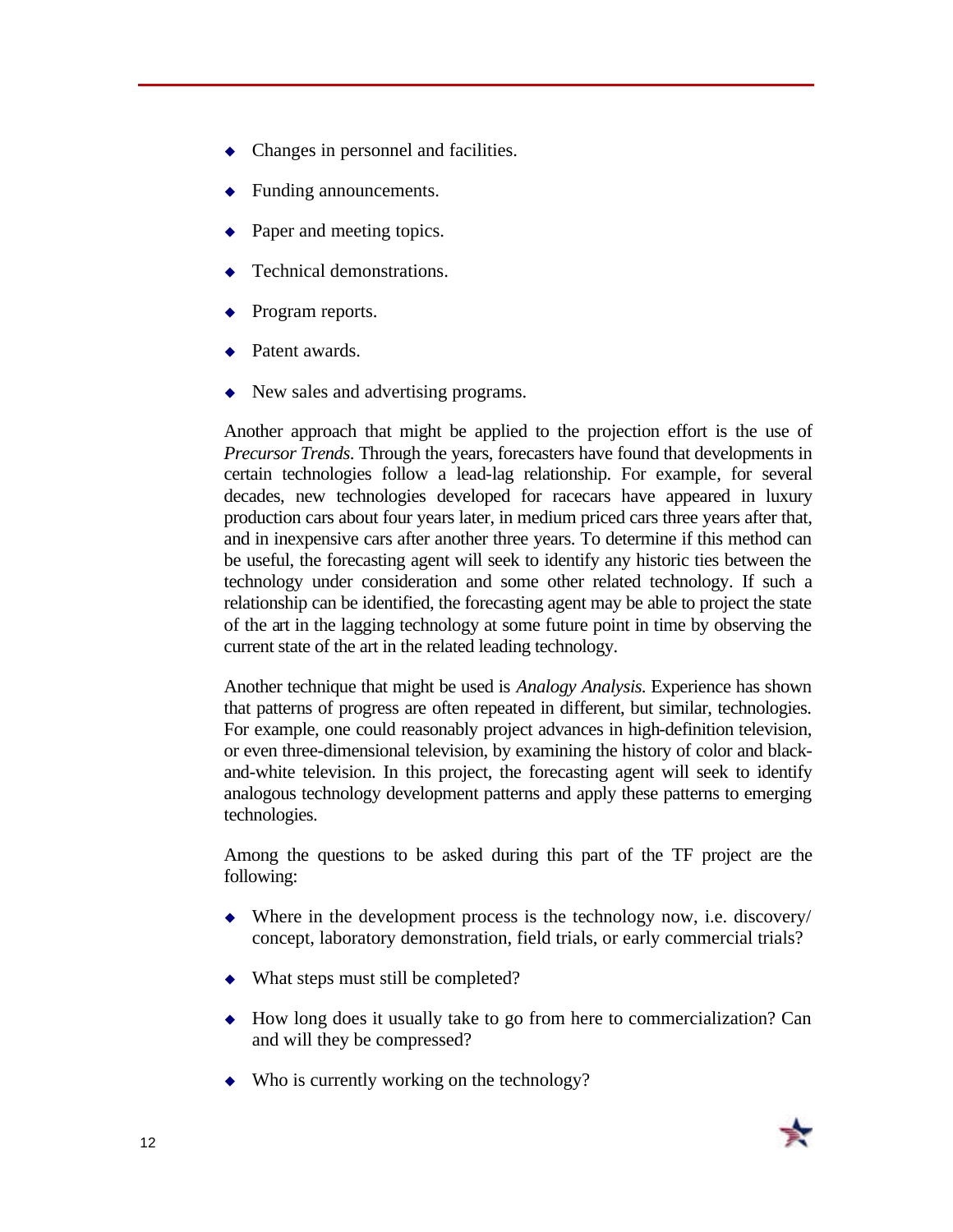- $\bullet$  What problems are likely to occur?
- How fast can these be overcome?

 $\leftrightarrow$  Are there parallel developments in progress?What are the required conditions for commercial success?As the forecasting agent is in the process of projecting future technical advance, a series of *Impact Wheel* and *Nominal Group* analyses can be conducted to add depth to the TF process. *Impact Wheel* analyses are structured to uncover unexpected and/or unintended consequences of new technology advances. In this technique, an advance in technology is postulated. The direct impacts of this advance are then identified. Next, the secondary impacts, i.e., impacts caused by the identified direct impacts, will be identified. This process is continued to identify tertiary and other higher-order impacts.

*Nominal Group* analysis is a specially structured method for utilizing the knowledge and insights of a group of experts through identification of key issues, discussion of these issues, and evaluation of the relative importance of these issues. In this part of the forecasting activity, nominal group analysis can be used to identify and evaluate exogenous factors that might impact advances in the targeted technologies. These analyses can also be valuable in identifying spin-off and follow-on technologies. Groups that might be involved in these analyses include:

- $\bullet$  Members of TF Subcommittee of the CCD.
- $\bullet$  Deans and other members of the community and technical college communities.
- $\leftrightarrow$  Appropriate State agencies.
- $\bullet$  Industry associations.

# Project Market Potential

As the forecasting agent projects advances in technologies, it will also project how the market for the technologies will develop. The basic questions to be addressed are how large the market will be for that technology and how rapidly the market will develop. Related questions include:

- $\bullet$  Will the technology be adopted by the market?
- $\leftrightarrow$  How big is the potential market?
- $\bullet$  When will the technology be commercially available?

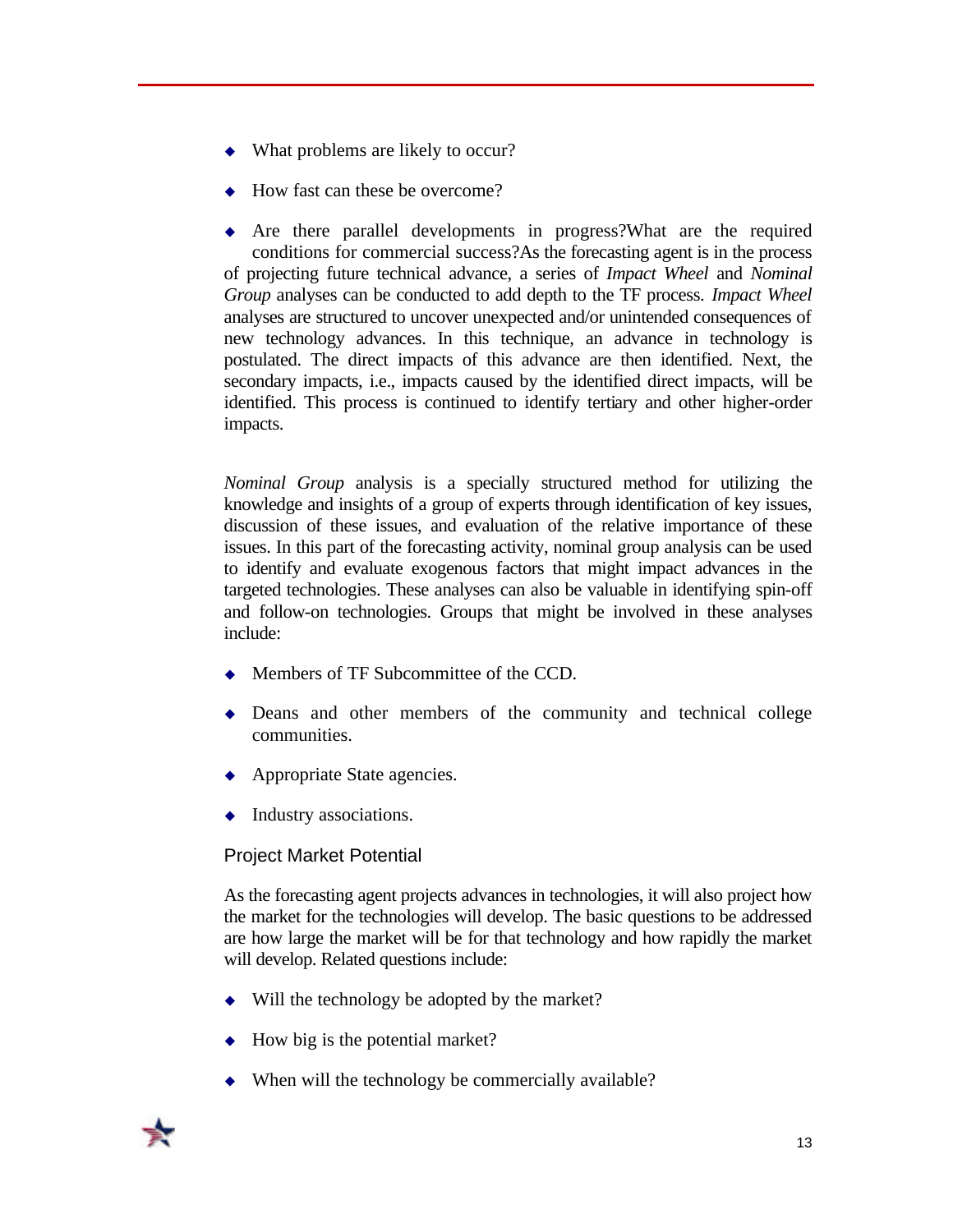- $\leftrightarrow$  How fast will the technology penetrate the market?
- What are the factors of success?

 $\rightarrow$  How long before the technology is obsolete? One of the most important steps in projecting market status is the division of the market into its various segments. Often, growth will be different for different market segments. Therefore, the questions indicated above will have to be applied individually to each segment.

*Fisher-Pry* and *Gompertz Substitution* models can often be used to project the rate of market capture. The former has proven quite accurate in projecting market capture in manufacturing and industrial areas, while the latter has proven more accurate for projecting capture in consumer product areas. Each technique utilizes an exponential curve to project how rapidly an emerging technology will be adopted in the marketplace. Experience has shown that:

- $\bullet$  Both techniques can give a general indication of the rate of market adoption after only 1% market capture.
- $\bullet$  5% capture indicates that the emerging technology will eventually take over all of the market for which it is appropriate.
- Projections after 10% capture are reasonably accurate, although sometimes over-optimistic.
- Projections made after 20% capture are typically very accurate.

Input data for these substitution models will be gathered from the sources indicated above.

A number of secondary resources may also be used in projecting changes in the market status. For example, Infotechtrends.com gathers forecasts of market takeovers for a number of technologies. The Gartner Group and a number of other consulting organizations produce market forecasts in a number of technology areas. Moreover, in most industrial areas, there are commercial groups that gather market data on either a continuing or periodic basis.

# Target Texas

By their nature, the projections described above involve national or even global trends. Because, however, the purpose of this project is to enhance and expand the economic wellbeing of the State of Texas, the overall projections must be tailored to reflect the situation in Texas. These projections will involve: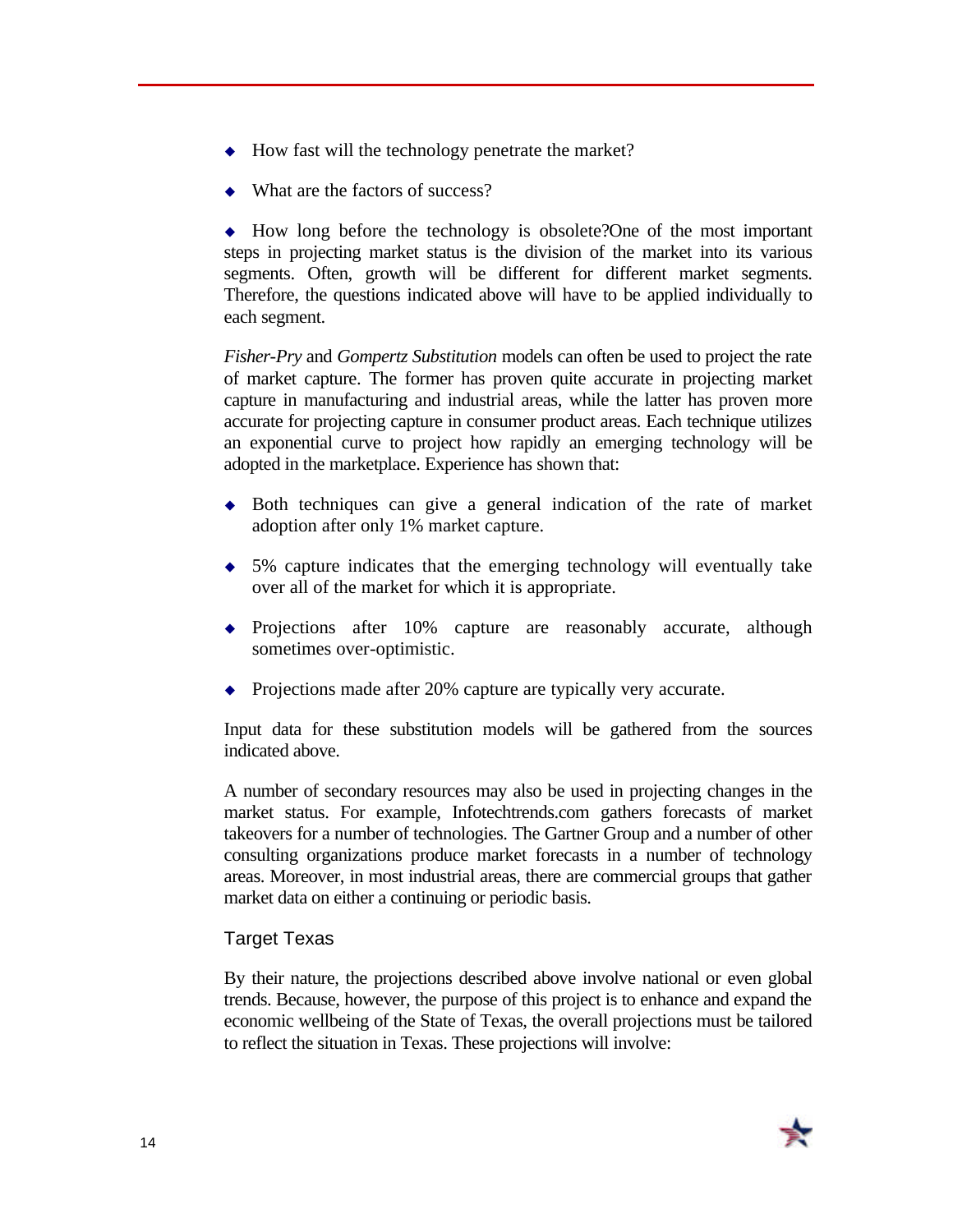- $\bullet$  Growth of industries currently located in Texas.
- The movement of key industries into the State.
- $\bullet$  The development of new industries within the borders of the State.
- $\bullet$  The establishment of mutual relationships between Texas industries and those of other states or countries.

It is envisioned that this step of the TF process will involve a series of interactions with knowledgeable people through *Structured and Unstructured Interviews*, *Nominal Group* analysis, and *Impact Wheel* analysis. Individuals, groups, and organizations that may be involved in this process include:

- $\triangle$  Federal, state, and local government groups.
- $\leftrightarrow$  Industry associations.
- Individual company executives and planners.
- $\bullet$  University faculties.
- $\leftrightarrow$  Advisory groups.
- $\bullet$  College faculty and administrators.
- Labor unions.

#### Validate Analysis

The next task in the TF process will be to validate both the processes and the results of the forecasts. Potential shortcomings in these areas may include:

- $\bullet$  The use of inaccurate or outdated input data.
- $\bullet$  The use of improper forecasting procedures.
- $\triangle$  Failure to properly evaluate exogenous factors.
- <sup>u</sup> Failure to appreciate higher-order impacts and implications of technological advances and market development.

Constant vigilance will be necessary to reduce the probability of any of these shortcomings. Because of the number of data sources that will be utilized in the project, it is believed that the probability of using inappropriate data will be minimized. In like manner, the use of a number of different forecasting methods

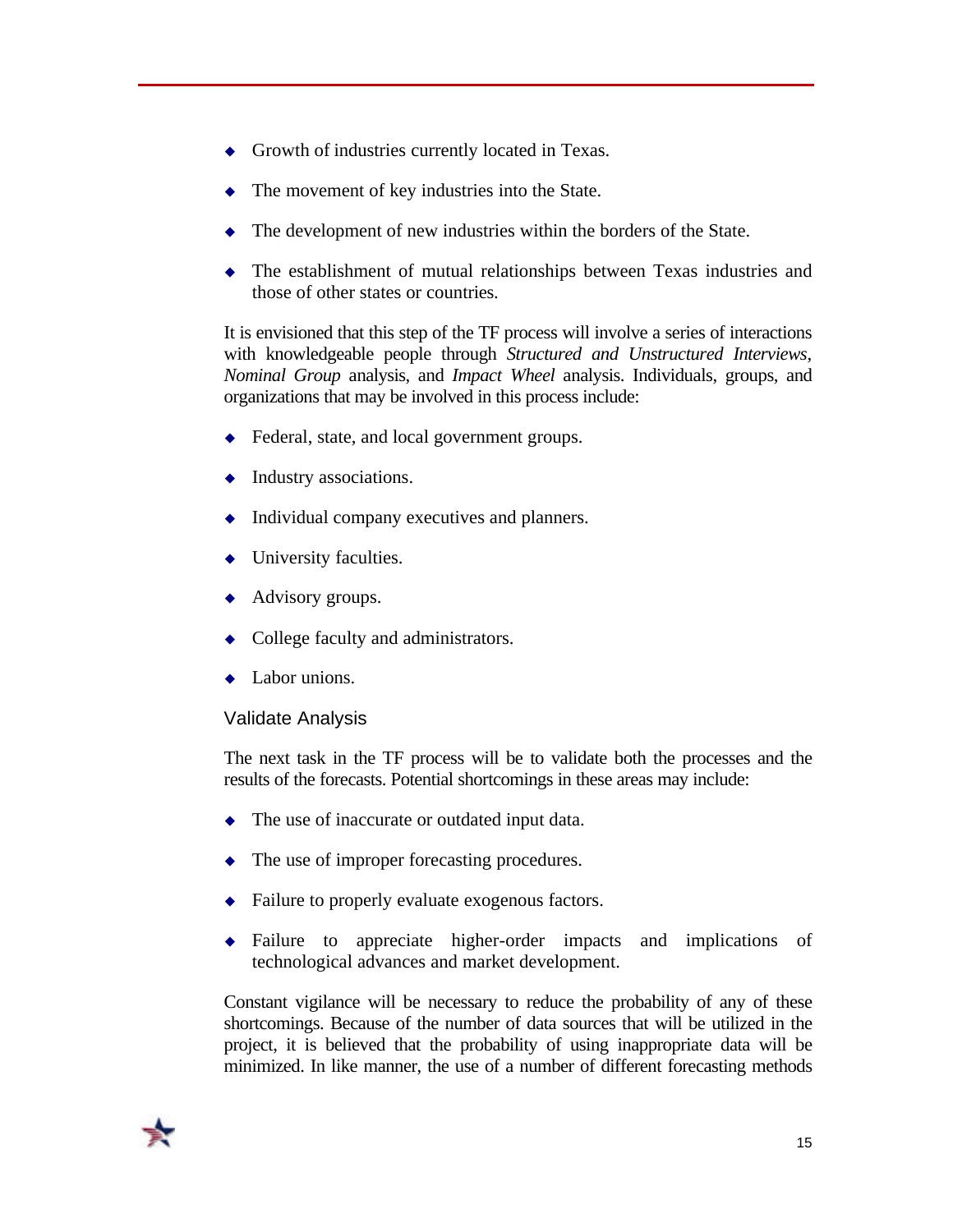and techniques should minimize the probability of improper forecasting procedures.

Two techniques will be used to identify and evaluate exogenous factors. The first will be a specially structured *Nominal Group* analysis in which a number of knowledgeable people who are familiar with the technology being forecast will be asked to identify trends, events, and decisions that might affect the individual forecasts. The group will then be asked to evaluate the importance of these factors in terms of importance, probability of occurrence, and time of occurrence.

The second method for analyzing exogenous factor will be the use of a *Stakeholder Analysis*. In this analysis, the individuals and organizations that will be impacted by the advances in technology or who may impact these advances will be identified. Next, the nature of their interest, their potential reactions, their ability to influence developments, and their commitment to their positions will be defined. Finally, all of these factors will be considered in concert to evaluate what the combined impact of these stakeholders might be.

Finally, to examine the impacts and implications of the projected advances in technology, additional *Impact Wheel* analyses will be conducted using the individuals and organizations indicated in previous parts of this section.

#### **Identify Opportunities**

The overall success of PET will be determined by the extent to which it assists the State's community and technical colleges in the identification, design, and initiation of emerging-technology programs that contribute to the economic wellbeing of the State and the long-term employment success of college graduates. Specifically, the types of information that can be expected from a carefully designed and conducted TF include the following:

- $\triangle$  Clear definition of the nature of the technology considered.
- $\rightarrow$  Projections of probable advances in each element of the technology.
- Projection of the rates at which these advances will occur.
- $\rightarrow$  Definition of potential follow-on technologies.
- $\bullet$  Projections of how large the market for the emerging technology will be and how that market will develop.
- $\bullet$  Identification of the companies currently involved in the manufacture, distribution, operation, and maintenance of similar or related technologies.

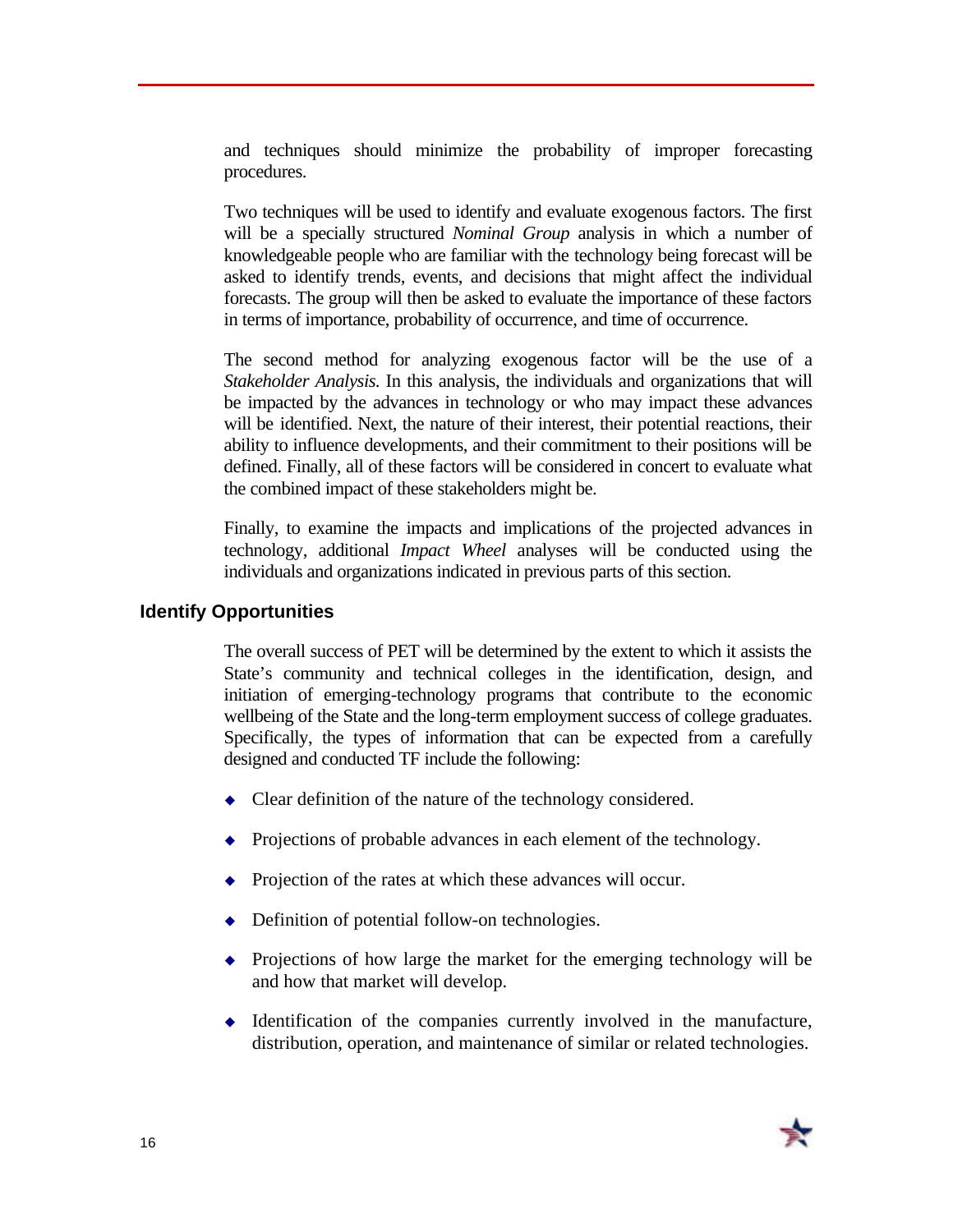- $\bullet$  The implications of the advances in technology and development of market requirements to the State of Texas and associated groups.
- $\triangleleft$  Identification of trends, events, or decisions that might serve as drivers or constraints on the projected advances in technology, development of markets, or implications of these advances and developments.

Once these elements of the TF have been completed, the results can be used to determine:

- $\bullet$  Titles and definitions of potential jobs.
- $\blacklozenge$  Number of jobs that will be created by position, time, and location.
- $\triangleleft$  Salary ranges for these jobs.
- $\bullet$  The knowledge, skills, and abilities required for the various jobs.
- Required faculty credentials.
- $\bullet$  Type and amount of equipment that will be required.
- $\bullet$  Facilities that will be required.

# Technology Forecasting Example

A TF on biometrics conducted by TFI in 1998 for the In-Q-Tel Corporation (then, In-Q-It) is attached as Appendix M. Although the forecast is somewhat dated and was not developed to support curriculum development, it can serve as an example of how a TF might be used to provide the types of insights and information listed above. The first part of the biometrics TF includes the following elements:

- $\bullet$  A general explanation of the principles and purpose of authentication processes.
- $\leftrightarrow$  A discussion of the tasks required in biometrics authentication.
- <sup>u</sup> A detailed description of biometrics techniques that are based on physiological characteristics.
- $\bullet$  A detailed description of biometrics techniques that are based on behavioral characteristics.

The value of this part of the TF to community and technical colleges is that it provides them with an understanding of the various techniques that might serve as

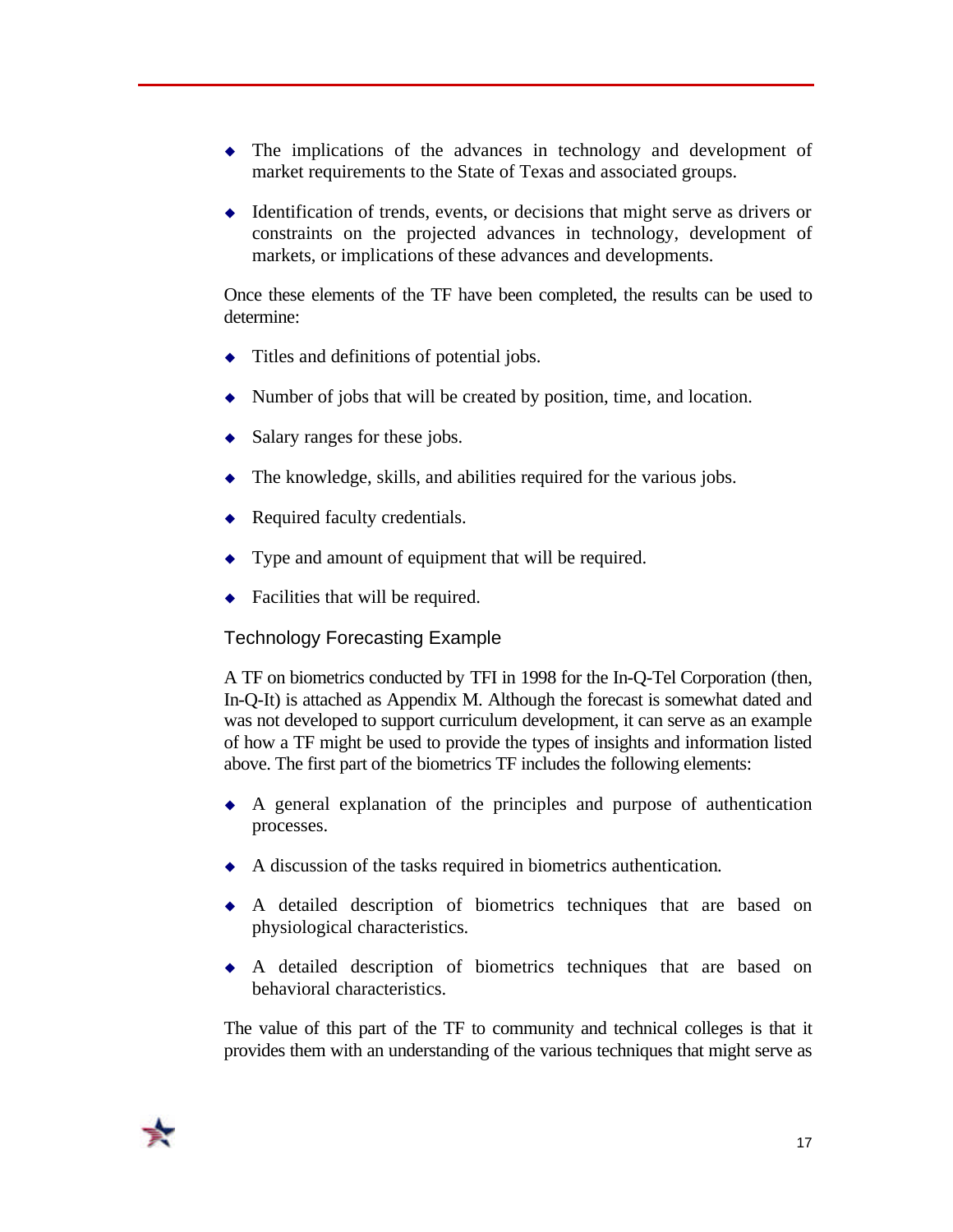a basis for new technology-related programs. The next part of the TF provides a review of the current status of biometrics technologies, including:

- $\blacklozenge$  A review of the off-the-shelf systems currently available.
- $\leftrightarrow$  A comparison of the strengths and weakness of the various systems.
- Projection of future market growth of the various systems.
- $\leftrightarrow$  A listing of the companies currently offering products in each of the different biometrics systems.

This value of this part of the TF to community and technical colleges is that it provides them with a basis for evaluating the relative attractiveness of programs based on the various biometric systems. This information will also useful in determining which type of program would be most appropriate, e.g., an associate degree program, an advanced technical certificate program, or a local needs program. Moreover, the identification of companies offering products will provide a means for evaluating potential employment opportunities.

The final part of the TF projects more strategic industrial and technology trends. An appreciation of these trends will provide both community and technical colleges and State government agencies with a more strategic view of the future employment opportunities afforded by each biometric system.

#### **Use of Technology Forecasting**

An examination of the biometrics TF can illustrate how a TF of this type could be used to assist community and technical colleges in the identification, design, and initiation of new technology-related programs.

To begin with, a review of the "Dynamic Growth" section would have indicated that biometrics promised to be an area of rapid market growth, i.e., "one of the top ten emerging technologies for 1998." This would, in itself, indicate that the area was worth more detailed investigation. (The events of September 11, 2001, increased market attractiveness of authentication systems. Although the TF did not envision this particular undefined event, it did note the public's increasing interest in security systems.)

An examination of the types of biometrics approaches being investigated, together with the current state of the art of each, would have provided a basis for determining the times at which each technology would become attractive. For example, in 1998, fingerprinting was a well-established biometrics technique, although there was some interest in more advanced techniques, such as chip-based systems. At that time, iris recognition, although not widely used, was gaining

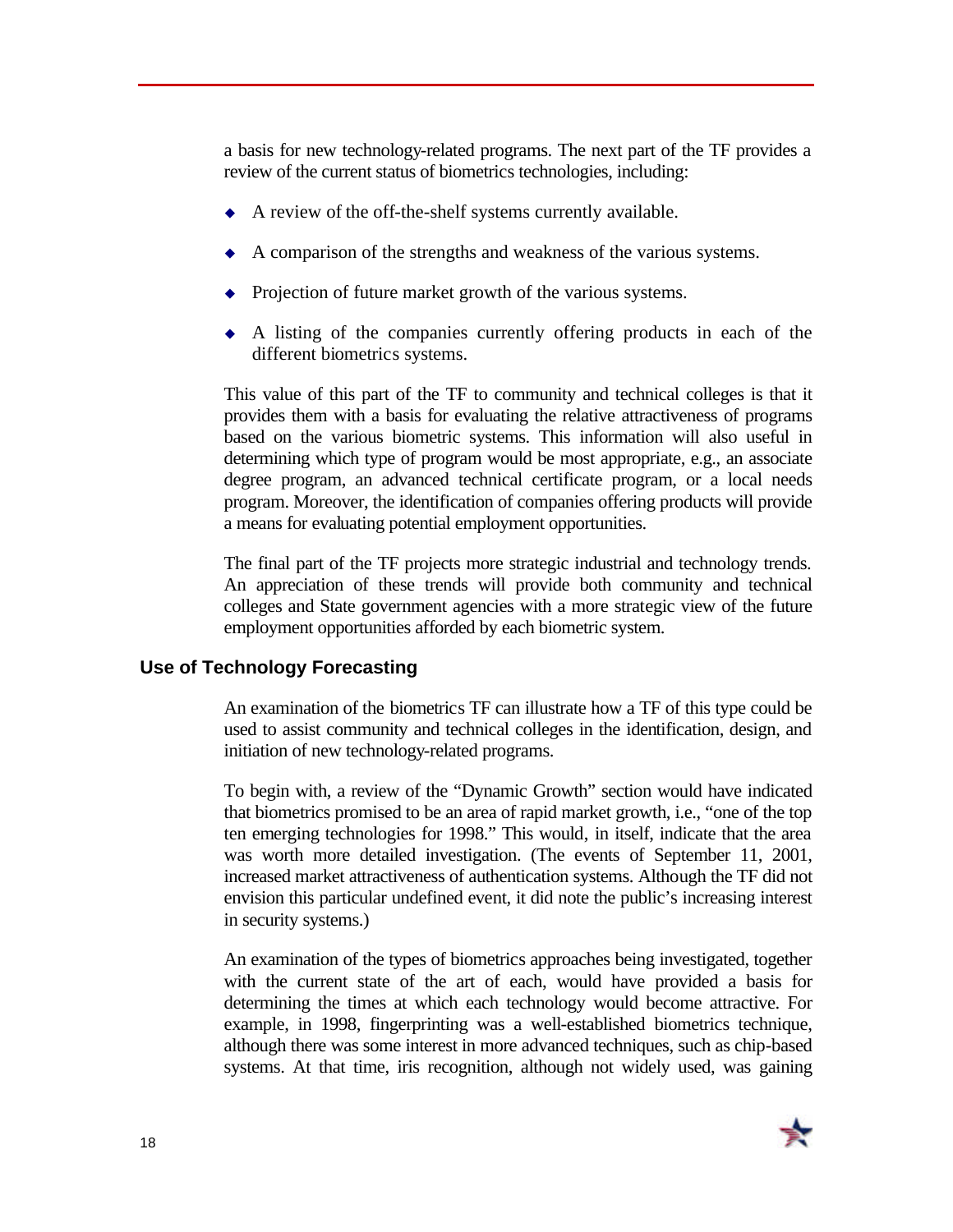acceptance and interest as an authentication system. Other systems, such as keystroke dynamics, gesture analysis, and voiceprints, were being considered for authentication; however, their development and acceptance appeared to be well in the future. Based on these analyses, the community and technical colleges would have been able to determine which of these approaches best suited program development at their institutions.

An understanding of the different technologies involved could have served as a basis for identifying the types of jobs that would be involved in each technology and the skills, knowledge, and abilities required for each. This understanding could have also provided a basis for determining the geographic distribution of employment opportunities. For example, each of the defined biometrics systems will have similar types of jobs. These will involve research and development, manufacturing, installation, operation, and maintenance. The nature of these activities will vary between systems, but, in general, one would not expect research and development activities to provide many job opportunities for twoyear college graduates, and manufacturing employment opportunists would typically be locally concentrated. However, the determination that installation, operation, and maintenance opportunities would be widespread could be of interest to colleges throughout the State. The skill levels, and consequently the pay levels, involved in each of these activities would differ.

Identifying companies offering products in each of the biometrics areas would have provided the colleges with a vehicle for examining specific job opportunities, skills, knowledge, and abilities requirements and probable salary ranges.

Next, an analysis of the factors listed "Industrial Trends" and "Technology Trends" would have provided the colleges with a more strategic view of the longer-term employment opportunities. For example:

- $\bullet$  The emphasis on reducing the cost, size, and scanning and processing times defines the parameters that could be used to identify significant technical trends in each system.
- $\bullet$  The increasing standardization in the biometrics industry indicated that a key step in the market development process was being achieved. This promised more rapid system acceptance.
- $\bullet$  The movement toward integration promised more stability in the industry and, hence, more stability in employment opportunities.
- $\bullet$  The recognition of the need for public acceptance of the various authentication techniques pointed out the necessity of consideration of non-technical factors in analyzing the attractiveness of the various authentication techniques. This factor indicated that the less obtrusive